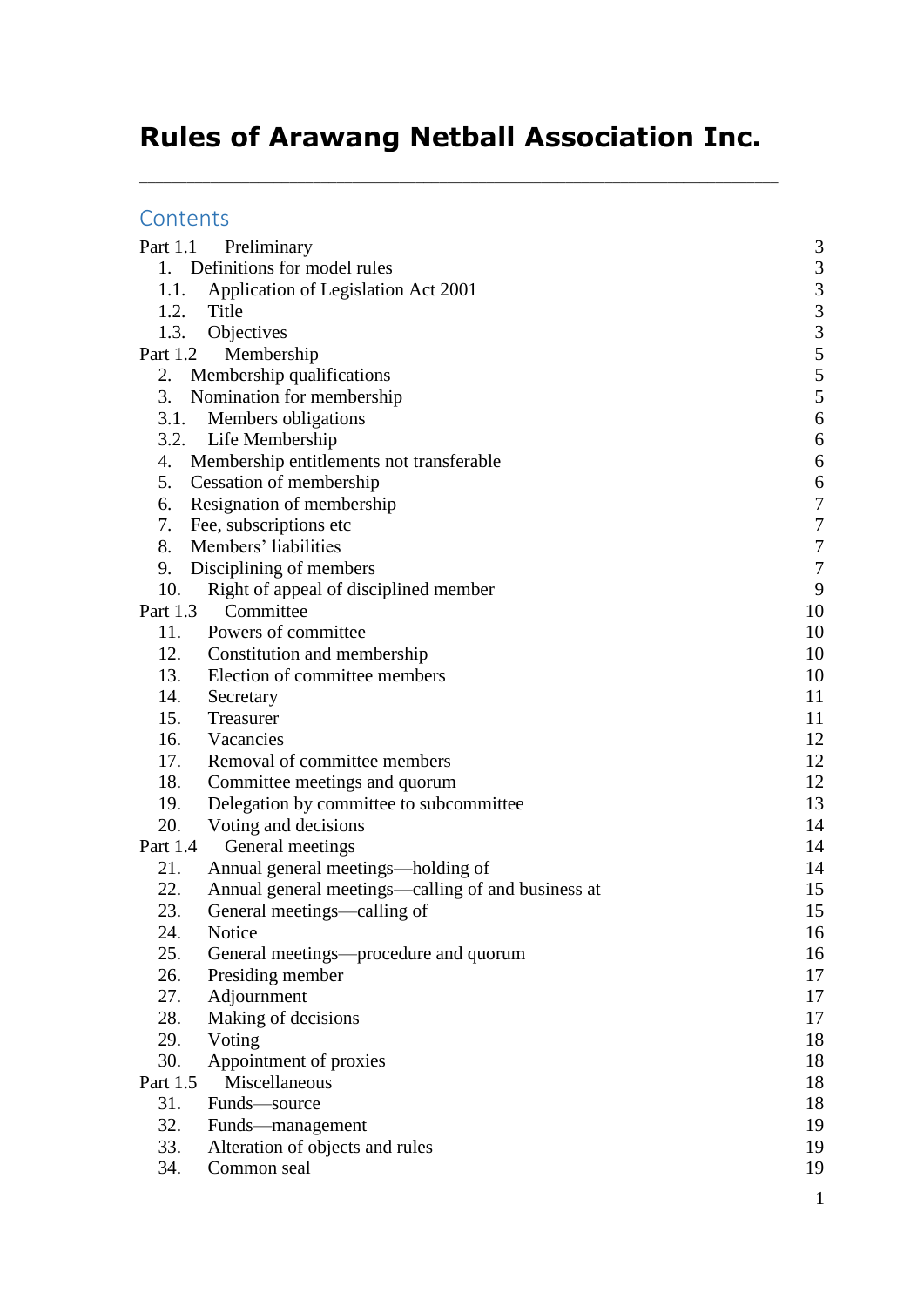|     | 35. Custody of books            | 19 |
|-----|---------------------------------|----|
| 36. | Inspection of books             | 19 |
|     | 37. Service of notice           | 20 |
|     | 38. Surplus property            | 20 |
|     | 39. Policies of the Association | 20 |
|     | 40. Transitional provisions     | 21 |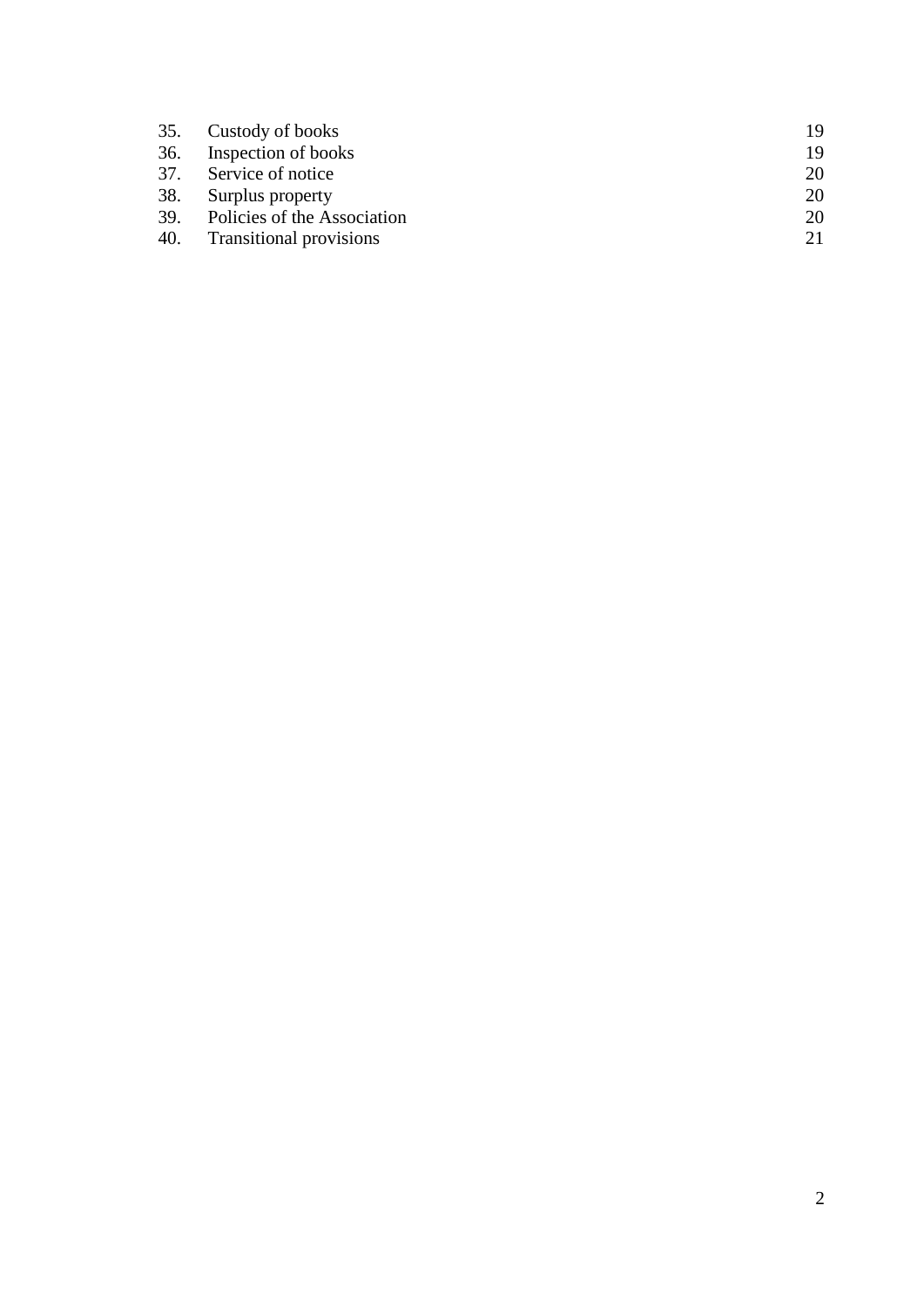## <span id="page-2-0"></span>**Part 1.1 Preliminary**

#### <span id="page-2-1"></span>**1. Definitions for model rules**

In these rules:

*Note:* A definition applies except so far as the contrary intention appears (see Legislation Act, s 155).

*financial year* means the year ending on 31 December.

*member* means a member, however described, of the association.

*ordinary committee member* means a member of the committee who is not an office-bearer of the association as mentioned in section 12 (1) (a).

*secretary* means the person holding office under these rules as secretary of the association or, if no such person holds that office, the public officer of the association.

*the Act* means the *Associations Incorporation Act 1991*.

*the association* means Arawang Netball Association Incorporated.

*the regulation* means the *Associations Incorporation Regulation 1991*.

#### <span id="page-2-2"></span>**1.1. Application of Legislation Act 2001**

The *Legislation Act 2001* applies to these rules in the same way as it would if they were an instrument made under the Act.

#### <span id="page-2-3"></span>**1.2. Title**

The full title of the association is "Arawang Netball Association Incorporated" with Australian Business Number (ABN) 14 164 910 056. The association is a District Association affiliated with Netball ACT (ACT Netball Association Inc).

#### <span id="page-2-4"></span>**1.3. Objectives**

The association is a non-profit organisation with the following objectives:

(a) To promote the game of netball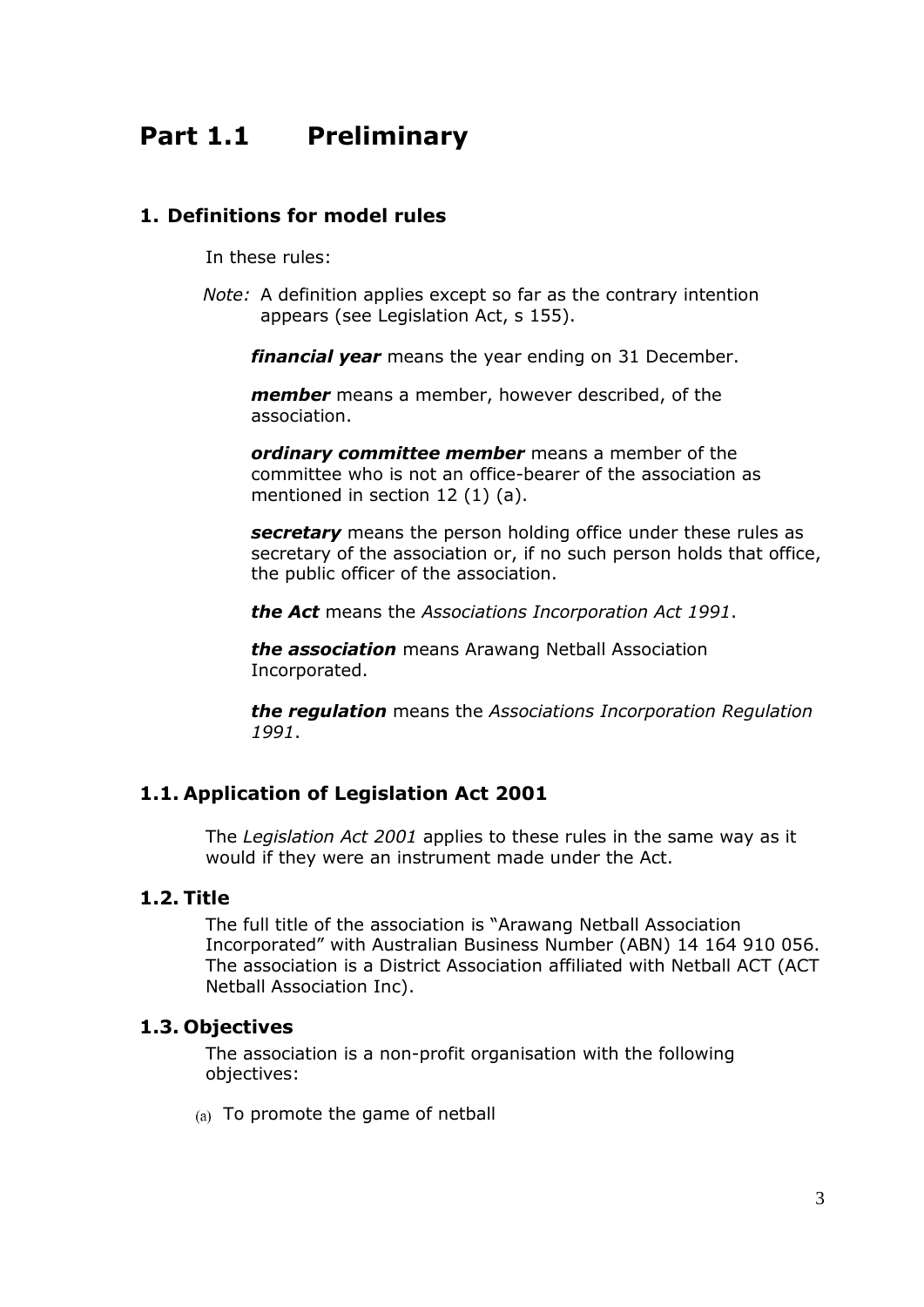- To organise and manage the competition between netball teams registered with the association
- To select and manage the representative teams of the association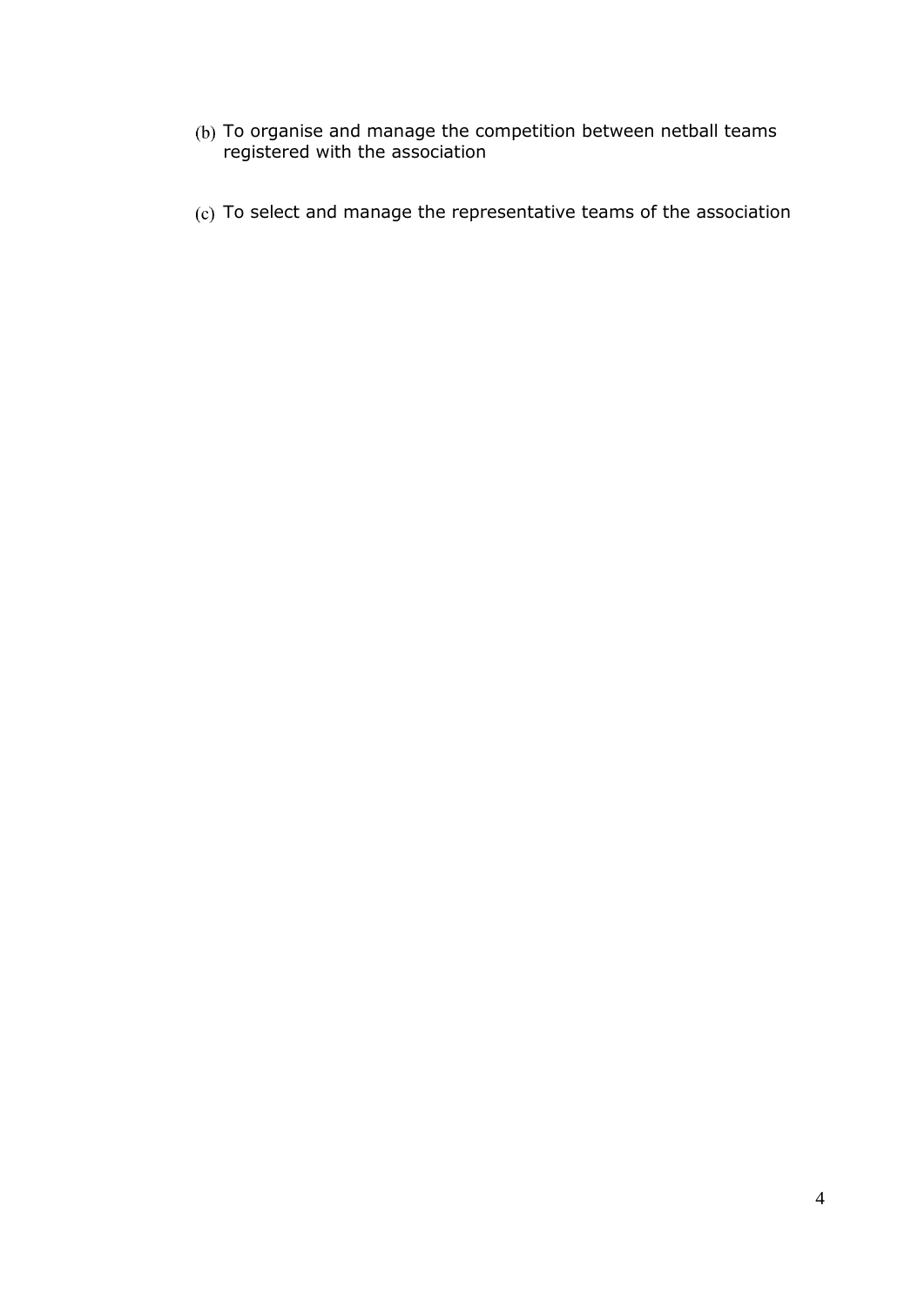## <span id="page-4-0"></span>**Part 1.2 Membership**

#### <span id="page-4-1"></span>**2. Membership qualifications**

A person is qualified to be a member if—

- (a) the person is a person mentioned in the Act, section 21 (2) (a)or (b) and has not ceased to be a member of the association at any time after incorporation of the association under the Act; or
- (b) the person $$ 
	- i) is a coach, manager, umpire, supporter, official or player associated with the Association or associated with a team or club registered with the Association; and
	- ii) has been nominated for membership in accordance with [3;](#page-4-2) and
	- iii) has been approved for membership of the association by the committee of the association.

#### <span id="page-4-2"></span>**3. Nomination for membership**

(1)A nomination of a person for membership of the association—

- (a) must be made using the official registration process; and
- (b) must be lodged with the secretary of the association; and
- (c) may be lodged electronically as part of an online registration process.
- (2)As soon as is practicable after receiving a nomination for membership, the secretary must refer the nomination to the committee which must decide whether to approve or to reject the nomination. The committee may decide to approve or reject a nomination automatically. The committee has an agreed online registration process to accept nominations. If a nomination has been approved, the committee retains the right to cancel membership as per Part 1.2, section 5.
- <span id="page-4-3"></span>(3)If the committee decides to approve a nomination for membership, the nominee must pay the sum payable under these rules by a member as the entrance fee and the annual subscription.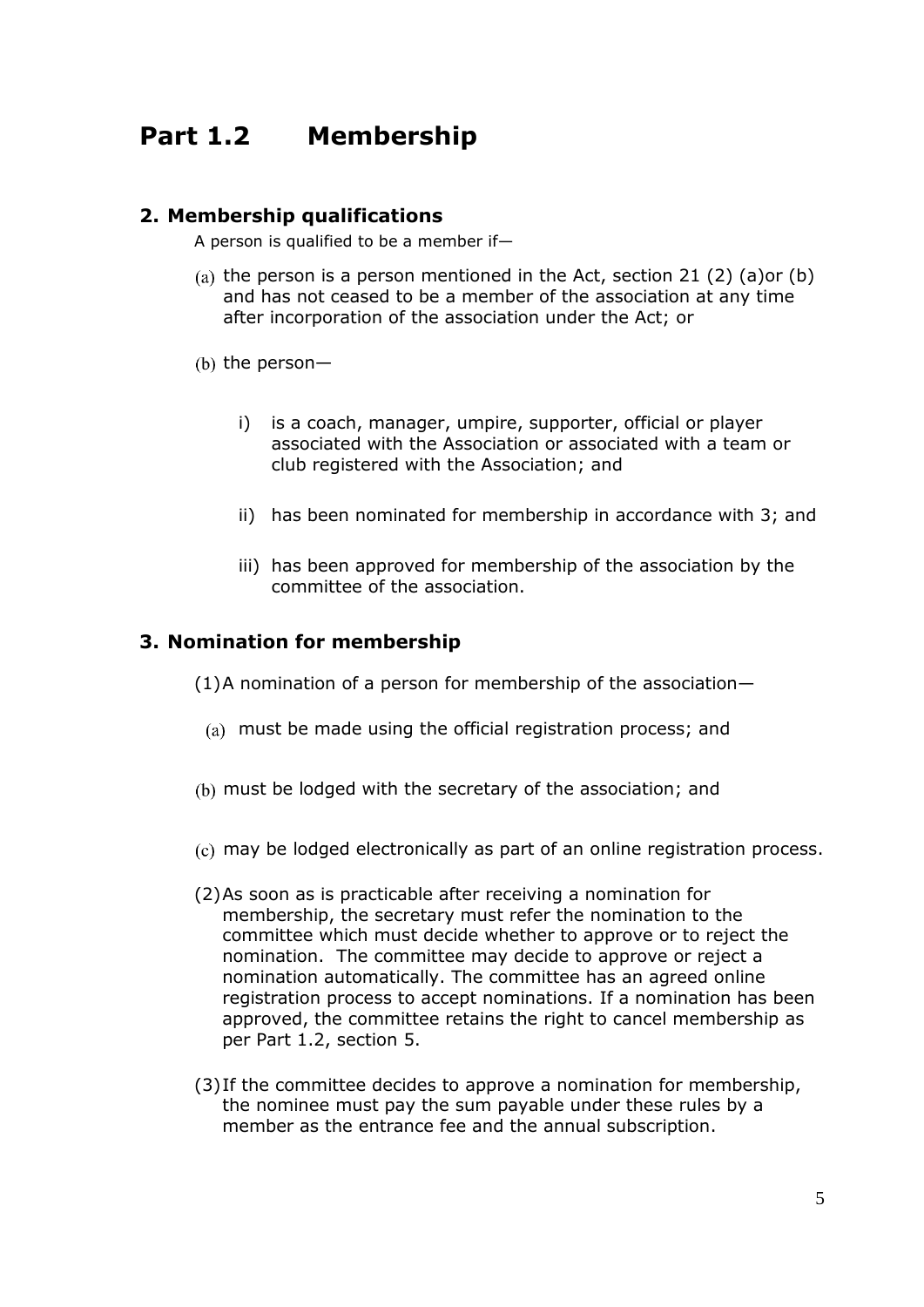(4)The secretary or their delegate must, on payment by the nominee of the amounts mentioned in subsection [\(3\)](#page-4-3), enter the nominee's name in the register of members and, on the name being so entered, the nominee becomes a member of the association. If the nominee registers as part of the agreed online process the nominee is automatically entered in the register.

#### <span id="page-5-0"></span>**3.1. Members obligations**

by nominating for registration the member agrees to abide by the current rules of the association and or any policies, guidelines and codes of conduct in effect within the association;

### <span id="page-5-1"></span>**3.2. Life Membership**

- (1) A person may become a Life Member of the association if
	- $\alpha$ ) the person has served at least ten years' service to netball; or
	- (b) the person is nominated at the discretion of the association's committee
- (2) A person must be nominated for life membership by two members of the association's committee
- (3) The nomination must be approved by a vote of at least two thirds of the registered clubs and teams
- (4) A person who was made a life member of the association under any previous versions of the rules of the association will remain a life member under these rules.
- (5) Life membership may be revoked as a result of disciplinary action as provided by Section [9.](#page-6-3)

#### <span id="page-5-2"></span>**4. Membership entitlements not transferable**

A right, privilege or obligation that a person has because of being a member of the association —

- cannot be transferred or transmitted to another person; and
- (b) terminates on cessation of the person's membership.

#### <span id="page-5-3"></span>**5. Cessation of membership**

A person ceases to be a member of the association if the person—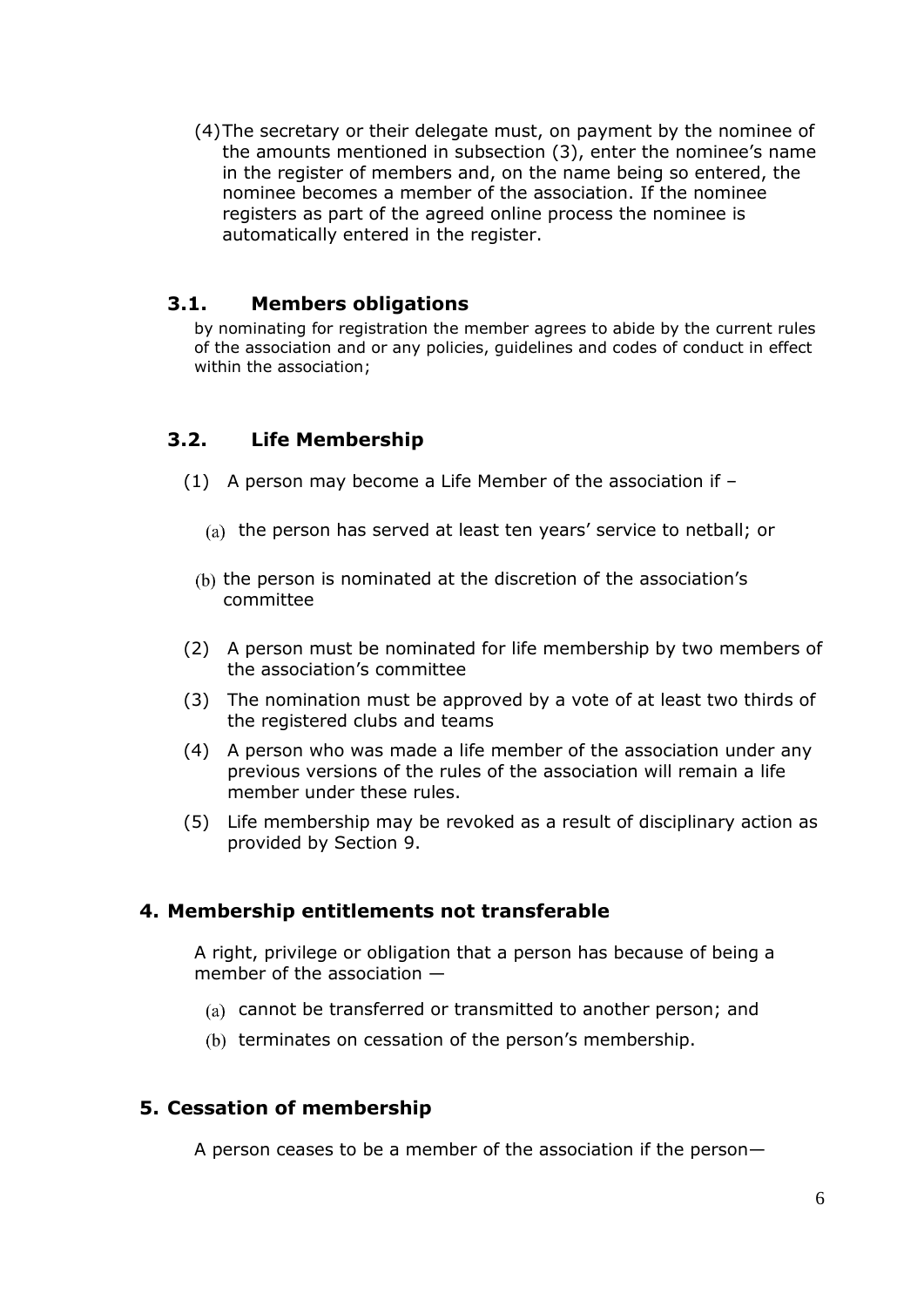- (a) dies or, for a corporation, is wound up; or
- (b) resigns from membership of the association; or
- $(c)$  is expelled from the association; or
- (d) fails to renew membership of the association.

#### <span id="page-6-0"></span>**6. Resignation of membership**

- (1) A member is not entitled to resign from membership of the association except in accordance with this section.
- (2) A member who has paid all amounts payable by the member to the association may resign from membership of the association by first giving notice (of not less than 1 month or, if the committee has determined a shorter period, that shorter period) in writing to the secretary of the member's intention to resign and, at the end of the period of notice, the member ceases to be a member.
- (3) If a person ceases to be a member, the secretary must make an appropriate entry in the register of members recording the date the member ceased to be a member.

#### <span id="page-6-1"></span>**7. Fee, subscriptions etc**

- (1) The entrance fee to the association is  $$1$  or, if any other amount has been determined by resolution of the committee, the other amount.
- (2) The annual membership fee of the association is \$2 or, if any other amount has been determined by resolution of the committee, that other amount.
- (3) The annual membership fee is payable—
	- (a) except as provided by paragraph  $(b)$ —before 1 January in each calendar year; or
	- (b) if a person becomes a member on or after 1 January in any calendar year—before 1 January in each succeeding calendar year.

#### <span id="page-6-2"></span>**8. Members' liabilities**

The liability of a member to contribute towards the payment of the debts and liabilities of the association or the costs, charges and expenses of the winding up of the association is limited to the amount (if any) unpaid by the member in relation to membership of the association as required by section [7.](#page-6-1)

#### <span id="page-6-4"></span><span id="page-6-3"></span>**9. Disciplining of members**

(1) Upon receipt of a complaint against a member of the Association, the committee must establish a Disciplinary sub-committee consisting of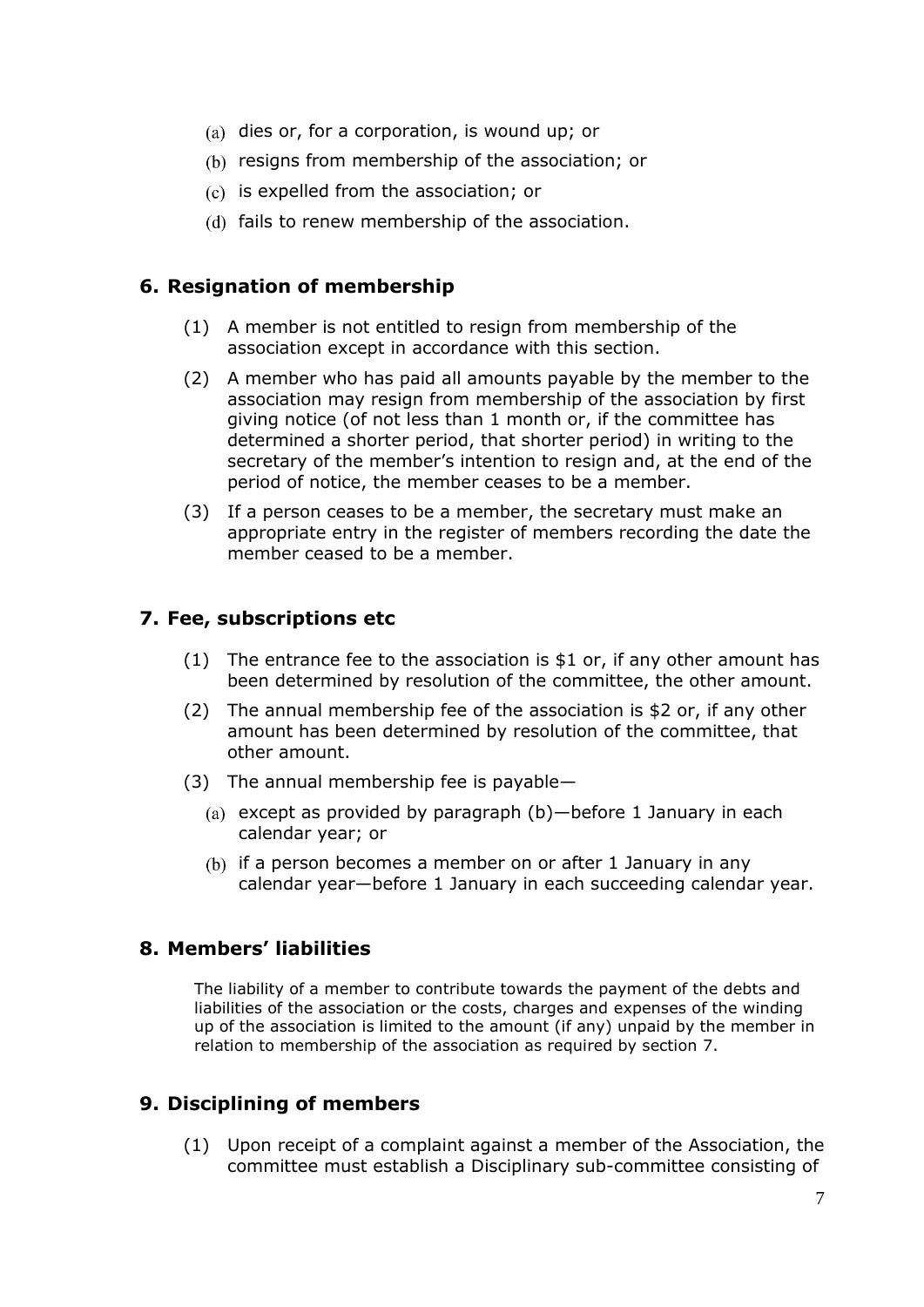at least 2 Office Bearers and a minimum of 3 committee members in total including the Office Bearers, and having regard for any perceived or actual conflict of interest.

- <span id="page-7-1"></span>(2) If the Disciplinary sub-committee is of the opinion that a member  $-$ 
	- (a) has refused or neglected to comply with a provision of these rules, any policies, guidelines or codes of conduct in effect within the association; and/or
	- (b) has persistently and/or wilfully acted in a manner prejudicial to the interests of the association;

the Disciplinary sub-committee may, by resolution give notice of the associations intent to adopt one or more of the following actions —

- $(c)$  issue a written warning to the member;
- (d) suspend the member from the rights and privileges of membership of the association that the committee may decide for a specified period;
- $\epsilon$ ) revoke their life membership, if they are a life member of the Association; and/or
- $(f)$  expel the member from the association
- <span id="page-7-2"></span>(3) A resolution of the Disciplinary sub-committee under subsection 9. (2) is of no effect unless the sub-committee, at a meeting held not earlier than 14 days and not later than 28 days after service on the member of a notice under subsection [9.](#page-6-3) [\(4\),](#page-7-0) confirms the resolution in accordance with this section.
- <span id="page-7-0"></span>(4) If the Disciplinary sub-committee passes a resolution under subsection [9.](#page-6-3) [\(2\),](#page-7-1) the Secretary or their delegate must, as soon as practicable, serve a written notice on the member—
- (a) setting out the resolution of the sub-committee and the grounds on which it is based; and
- (b) stating that the member may address the Disciplinary sub-committee at a meeting to be held not earlier than 14 days and not later than 28 days after service of the notice; and
- $(c)$  stating the date, place and time of that meeting; and
- (d) informing the member that the member may do either or both of the following:
	- i) attend and speak at that meeting;
	- ii) submit to the sub-committee at or before the date of that meeting written representations relating to the resolution.
- (5) Subject to the Act, section 50, at a meeting of the sub-committee mentioned in subsection  $9.(1)$ , the committee must-
	- (a) give to the member mentioned in subsection  $9.(1)$  $9.(1)$  an opportunity to make oral representations; and
	- give due consideration to any written representations submitted to the sub-committee by that member at or before the meeting; and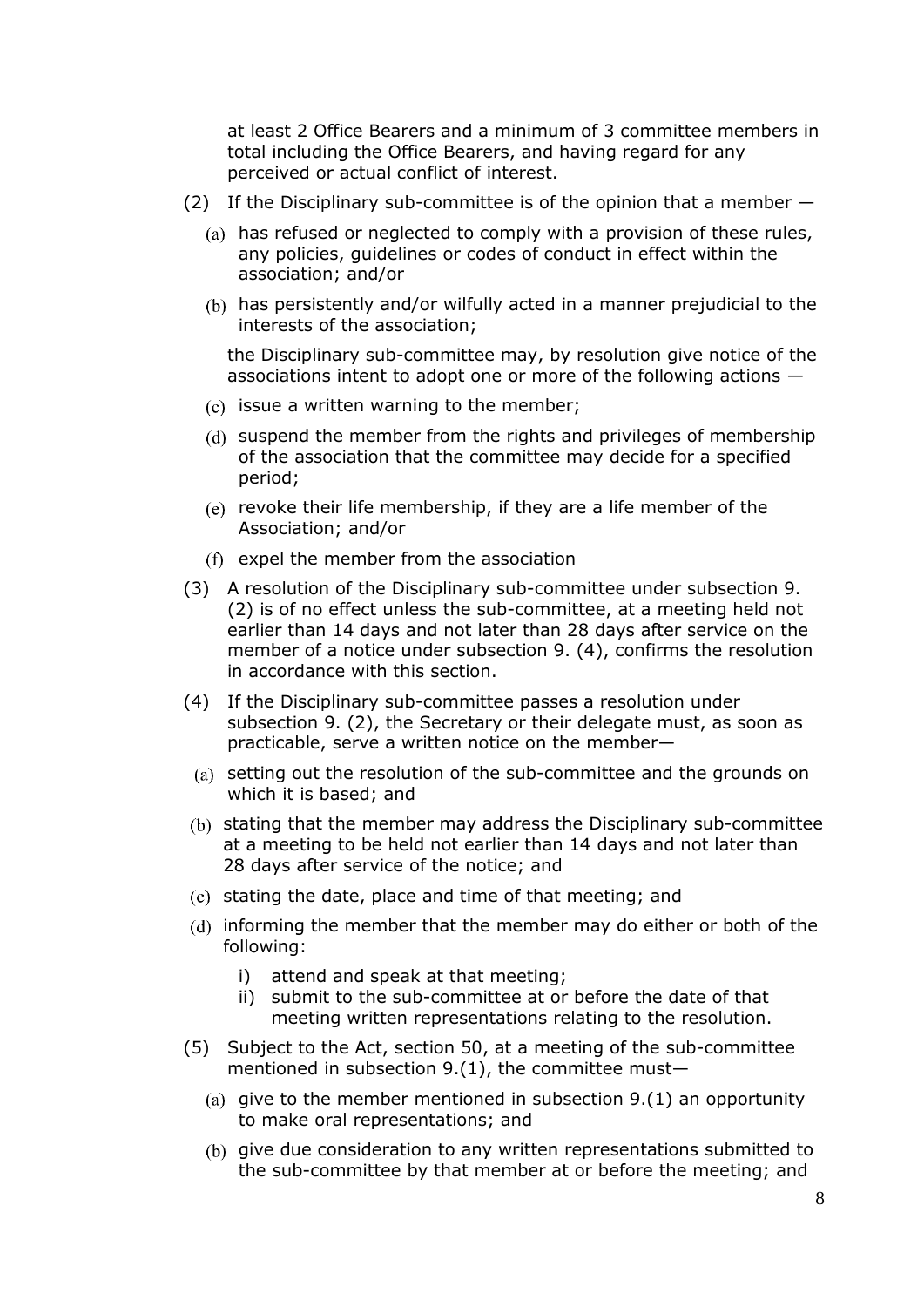- by resolution decide whether to confirm or to revoke the resolution of the sub-committee made under subsection (1).
- (6) If the Disciplinary sub-committee confirms a resolution under subsection [9.](#page-6-3)[\(3\),](#page-7-2) the secretary or their delegate must, within 7 days after that confirmation, by written notice inform the member of that confirmation and of the member's right of appeal under section 10.
- (7) A resolution confirmed by the sub-committee under subsection [9](#page-6-3)[.\(3\)](#page-7-2) does not take effect—
	- $(a)$  until the end of the period within which the member is entitled to appeal against the resolution if the member does not exercise the right of appeal within that period; or
	- (b) if within that period the member exercises the right of appeal unless and until the association confirms the resolution in accordance with section [10](#page-8-0) [\(4\).](#page-8-1)

#### <span id="page-8-0"></span>**10. Right of appeal of disciplined member**

- (1) A member may appeal to the association in general meeting against a resolution of the Disciplinary sub-committee that is confirmed under section [9.](#page-6-3) [\(4\),](#page-7-0)within 7 days after notice of the resolution is served on the member, by lodging with the secretary a notice to that effect.
- (2) On receipt of a notice under subsection (1), the secretary must notify the committee which must call a general meeting of the association to be held within 21 days after the date when the secretary received the notice or as soon as possible after that date.
- (3) Subject to the Act, section 50, at a general meeting of the association called under subsection (2)—
	- $(a)$  no business other than the question of the appeal may be transacted; and
	- (b) the Disciplinary sub-committee and the member must be given the opportunity to make representations in relation to the appeal orally or in writing, or both; and
	- $t$  (c) the members present must vote by secret ballot on the question of whether the resolution made under section [9.](#page-6-3) [\(4\)](#page-7-0) should be confirmed or revoked.
- <span id="page-8-1"></span>(4) If the meeting passes a special resolution in favour of the confirmation of the resolution made under section [9](#page-6-3) [\(4\),](#page-7-0) that resolution is confirmed.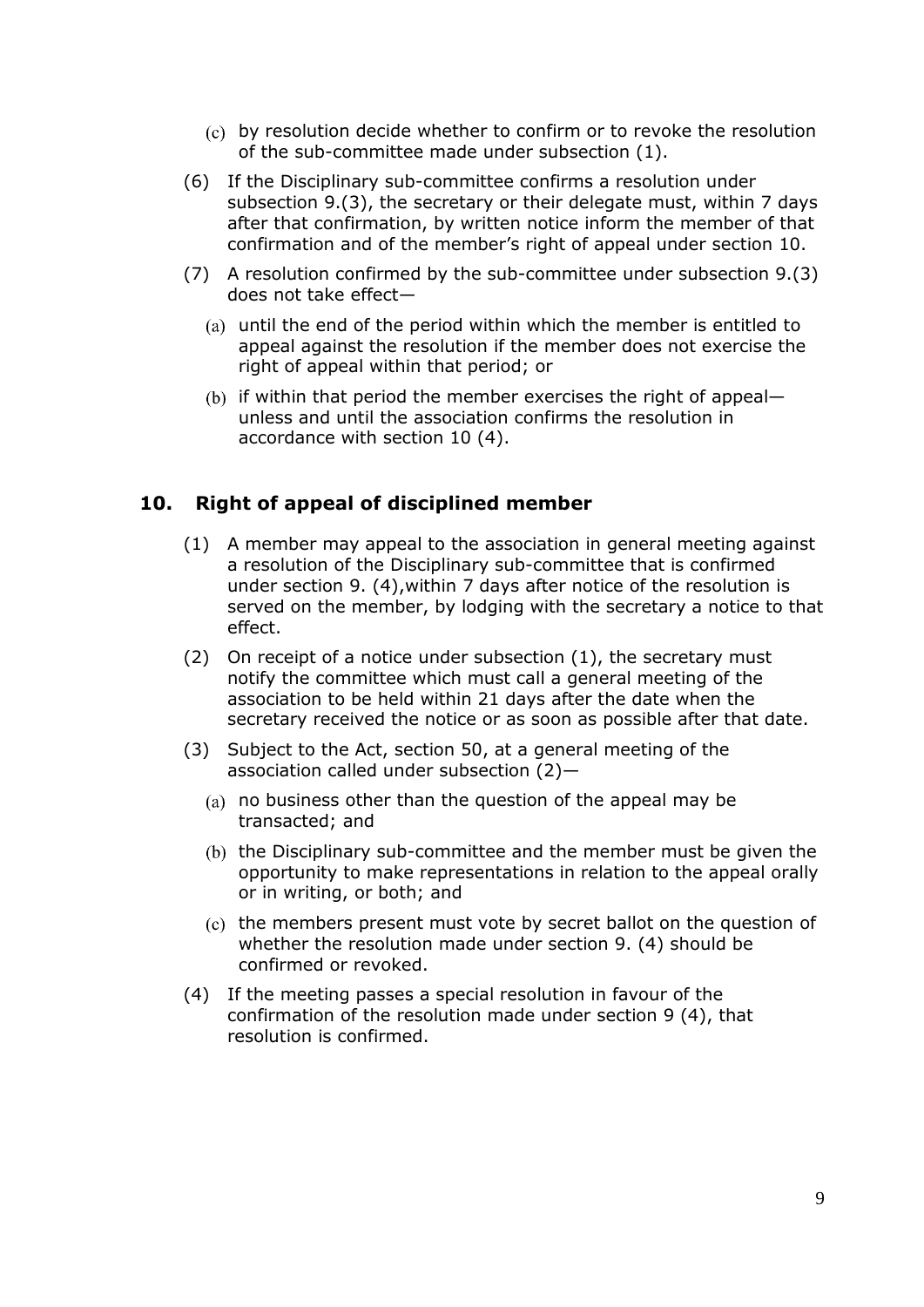## <span id="page-9-0"></span>**Part 1.3 Committee**

#### <span id="page-9-1"></span>**11. Powers of committee**

The committee, subject to the Act, the regulation, these rules, and to any resolution passed by the association in general meeting—

- (a) controls and manages the affairs of the association; and
- may exercise all functions that may be exercised by the association other than those functions that are required by these rules to be exercised by the association in general meeting; and
- has power to perform all acts and do all things that appear to the committee to be necessary or desirable for the proper management of the affairs of the association.

#### <span id="page-9-2"></span>**12. Constitution and membership**

- (1) The committee consists of—
	- (a) the office-bearers of the association; and
	- at least 3 ordinary committee members; each of whom must be elected under section 13 or appointed in accordance with subsection (4).
- (2) The office-bearers of the association are—
	- $(a)$  the president; and
	- $(b)$  the vice-president; and
	- $(c)$  the treasurer; and
	- $(d)$  the secretary.
- (3) Each member of the committee holds office, subject to these rules, until the conclusion of the annual general meeting following the date of the member's election, but is eligible for re-election.
- <span id="page-9-4"></span>(4) If there is a vacancy in the membership of the committee, the committee may appoint a member of the association to fill the vacancy and the member so appointed holds office, subject to these rules, until the conclusion of the next annual general meeting after the date of the appointment.

#### <span id="page-9-3"></span>**13. Election of committee members**

- (1) Nominations of candidates for election as office-bearers of the association or as ordinary committee members—
	- (a) is open to all current members of the Association;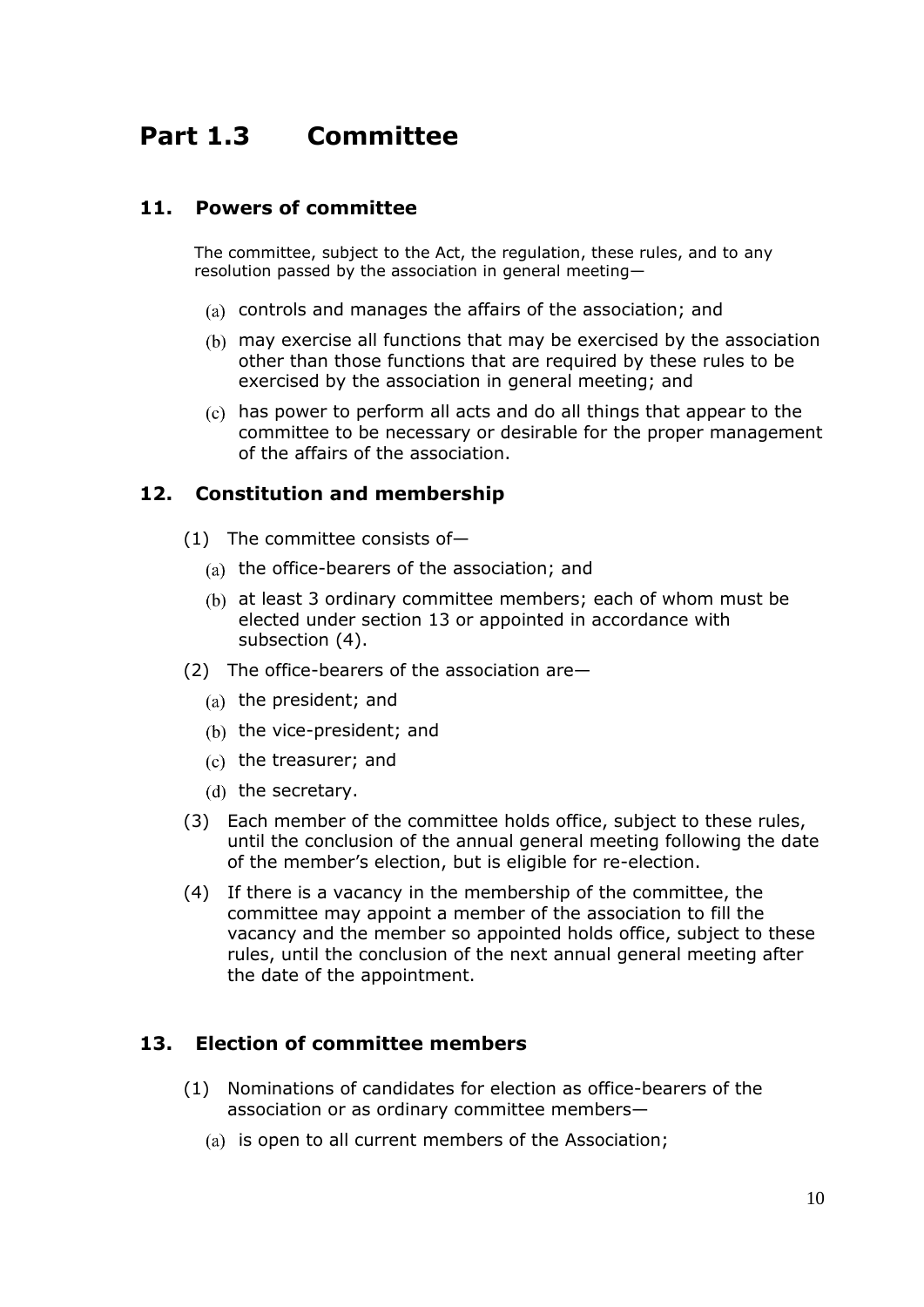- may be for a specific position, a selection of positions or all vacant positions on the committee;
- made in writing through
	- i) completion of a Nomination Form submitted to the Secretary in person; or
	- ii) electronic submission from the nominated member
- (2) If insufficient nominations are received to fill all vacancies on the committee prior to the annual general meeting, further nominations may be sought and received in person at the annual general meeting.
- (3) If insufficient further nominations are received, any vacant positions remaining on the committee are taken to be vacancies.
- (4) If the number of nominations received for a given vacant position is equal to the number of vacancies to be filled, for a given position, the people nominated are taken to be elected.
- (5) If the number of nominations received exceeds the number of vacancies to be filled, a ballot must be held.
- (6) The ballot for the election of office-bearers and ordinary committee members must be conducted at the annual general meeting in the way the committee may direct.
- (7) A person is not eligible to simultaneously hold more than 1 position on the committee, except in accordance with [12](#page-9-2) [\(4\)](#page-9-4) where there are no nominations to fill the vacancy.

#### <span id="page-10-0"></span>**14. Secretary**

- (1) The secretary of the association must, as soon as practicable after being appointed as secretary, notify the association of his or her address.
- (2) The secretary must keep minutes of—
	- (a) all elections and appointments of office-bearers and ordinary committee members; and
	- (b) the names of members of the committee present at a committee meeting or a general meeting; and
	- all proceedings at committee meetings and general meetings.
- (3) Minutes of proceedings at a meeting must be signed by the person presiding at the meeting or by the person presiding at the next succeeding meeting.

#### <span id="page-10-1"></span>**15. Treasurer**

(1) The treasurer of the association must—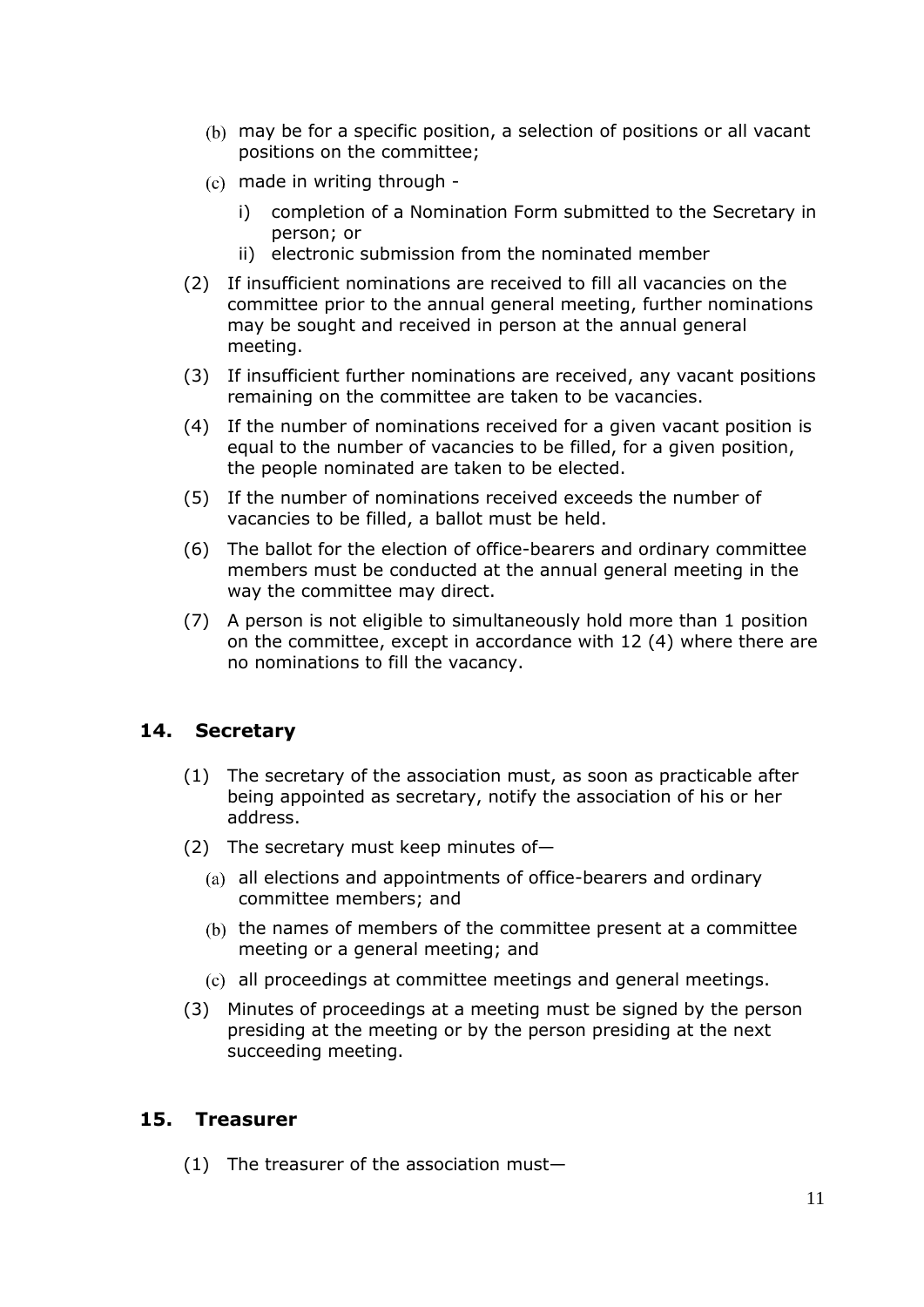- (a) collect and receive all amounts owing to the association and make all payments authorised by the association; and
- (b) keep correct accounts and books showing the financial affairs of the association with full details of all receipts and expenditure connected with the activities of the association
- manage the Associations financial obligations in a manner that complies with all relevant legislation and financial policies, including appropriate internal and external audits of financial handling.

#### <span id="page-11-0"></span>**16. Vacancies**

For these rules, a vacancy in the office of a member of the committee happens if the member—

- $(a)$  dies; or
- (b) ceases to be a member of the association; or
- $(c)$  resigns the office; or
- (d) is removed from office under section 17 (Removal of committee members); or
- becomes bankrupt or personally insolvent; or
- suffers from mental or physical incapacity; or
- $(g)$  is disqualified from office under the Act, section 63 (1); or
- (h) is absent without the consent of the committee from all meetings of the committee held during a period of 6 months.

#### <span id="page-11-1"></span>**17. Removal of committee members**

The association in general meeting may by resolution, subject to the Act, section 50, remove any member of the committee from the office of member of the committee before the end of the member's term of office.

#### <span id="page-11-2"></span>**18. Committee meetings and quorum**

- (1) The committee must meet at least 3 times in each calendar year at the place and time that the committee may decide. Meetings may be held electronically and/or via telephone or teleconference.
- (2) Additional meetings of the committee may be called by any member of the committee.
- (3) Oral or written notice of a meeting of the committee must be given by the secretary or their delegate to each member of the committee at least 48 hours (or any other period that may be unanimously agreed on by the members of the committee) before the time appointed for the holding of the meeting.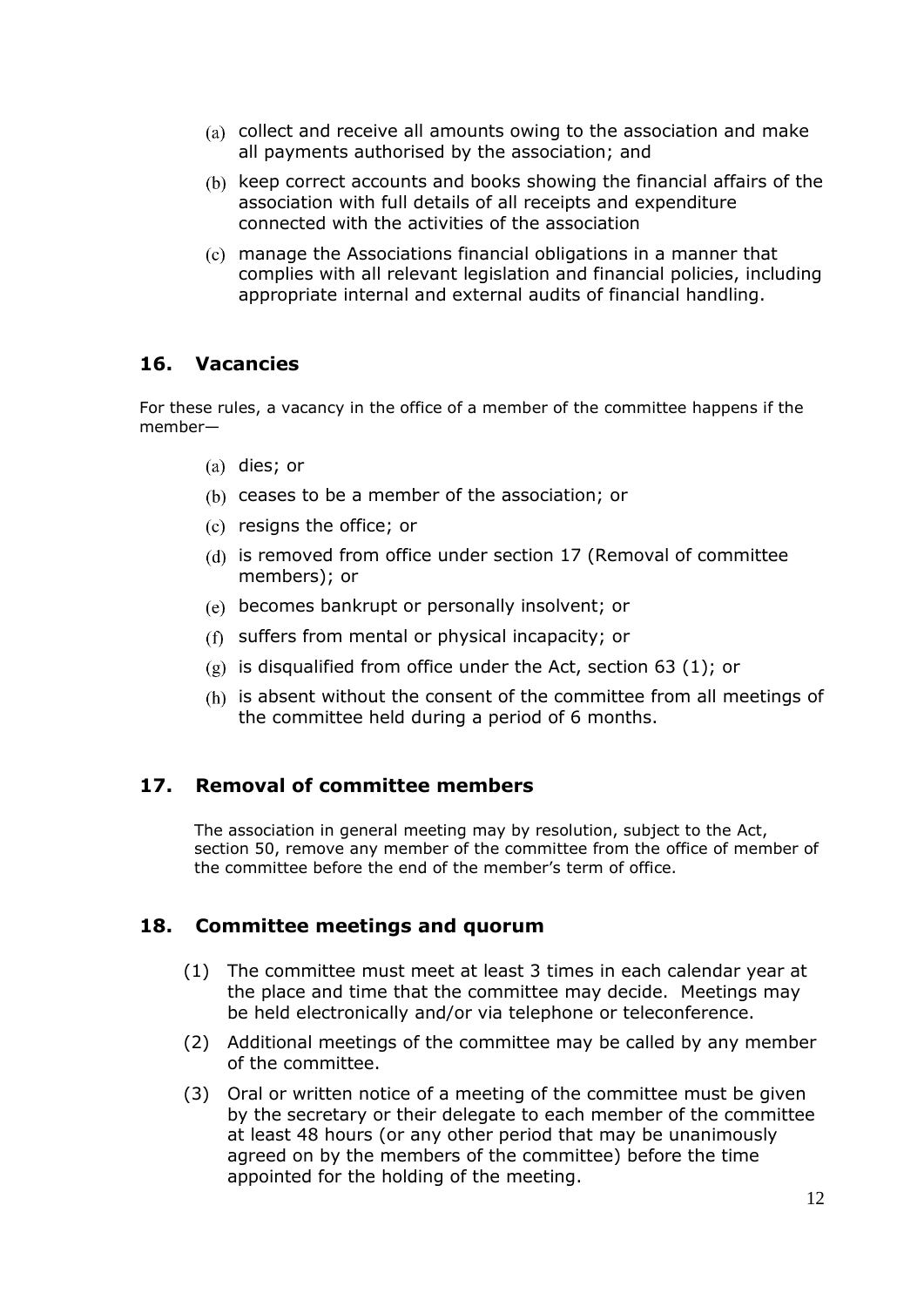- (4) Notice of a meeting given under subsection (3) must specify the general nature of the business to be transacted at the meeting and no business other than that business may be transacted at the meeting, except business that the committee members present at the meeting unanimously agree to treat as urgent business.
- (5) Any 3 members of the committee, including at least one office bearer, constitute a quorum for the transaction of the business of a meeting of the committee.
- (6) No business may be transacted by the committee unless a quorum is present and, if within half an hour after the time appointed for the meeting a quorum is not present, the meeting stands adjourned to the same place and at the same hour of the same day in the following week or alternative agreed day and time as soon as possible..
- (7) If at the adjourned meeting a quorum is not present within half an hour after the time appointed for the meeting, the meeting is dissolved.
- (8) At meetings of the committee—
	- (a) the president or, in the absence of the president, the vice president presides; or
	- $(b)$  if the president and the vice-president are absent— one of the remaining members of the committee may be chosen by the members present to preside.

#### <span id="page-12-0"></span>**19. Delegation by committee to subcommittee**

- (1) The committee may, in writing, delegate to 1 or more subcommittees (consisting of the member or members of the association that the committee considers appropriate) the exercise of the functions of the committee that are specified in the instrument, other than—
	- $(a)$  this power of delegation; and
	- a function that is a function imposed on the committee by the Act, by any other Territory law, or by resolution of the association in general meeting.
- (2) A function, the exercise of which has been delegated to a subcommittee under this section may, while the delegation remains unrevoked, be exercised from time to time by the subcommittee in accordance with the terms of the delegation.
- (3) A delegation under this section may be made subject to any conditions or limitations about the exercise of any function, or about time or circumstances, that may be specified in the instrument of delegation.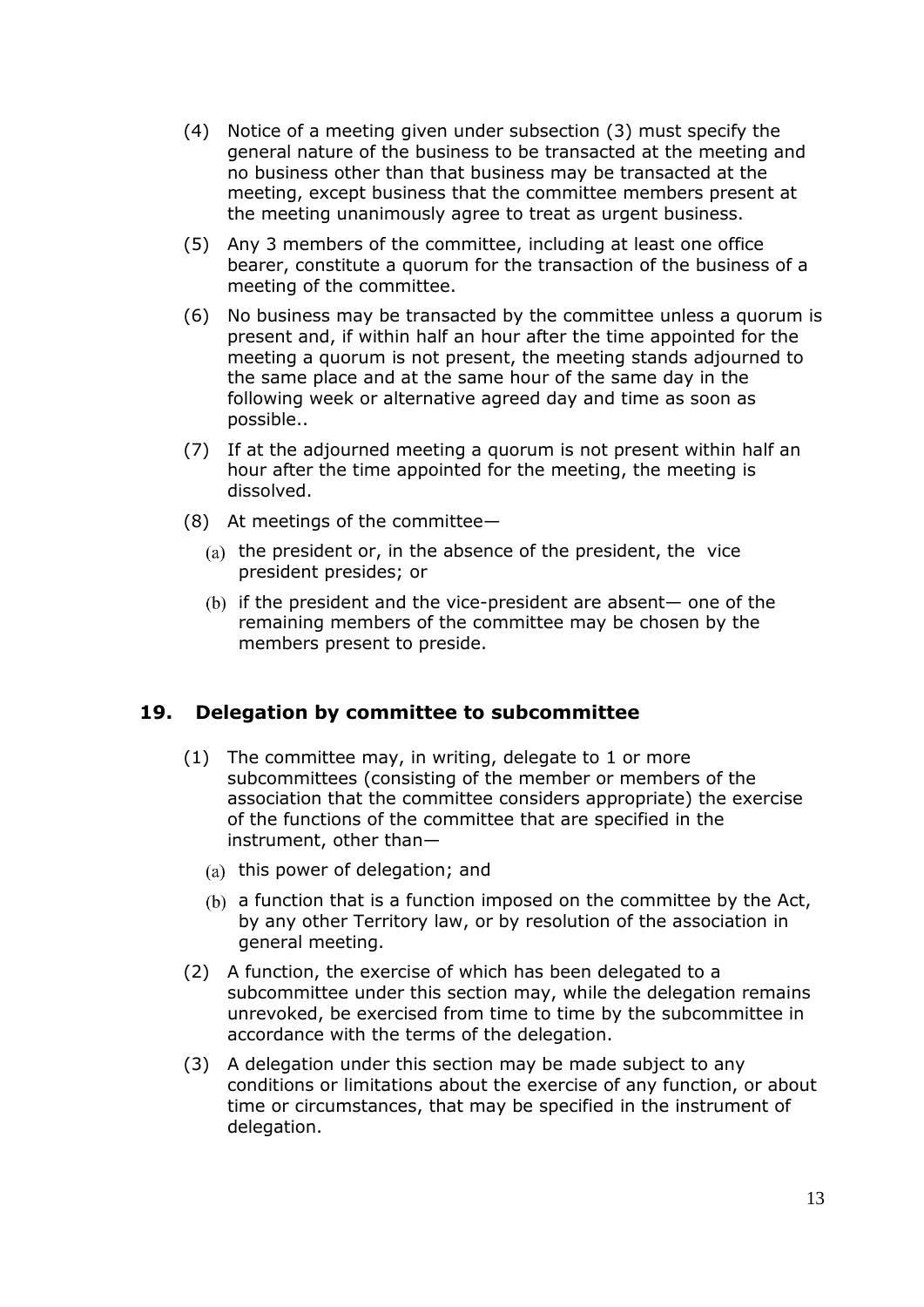- (4) Despite any delegation under this section, the committee may continue to exercise any function delegated.
- (5) Any act or thing done or suffered by a subcommittee acting in the exercise of a delegation under this section has the same force and effect as it would have if it had been done or suffered by the committee.
- (6) The committee may, in writing, revoke wholly or in part any delegation under this section.
- (7) A subcommittee may meet and adjourn as it considers appropriate.

#### <span id="page-13-0"></span>**20. Voting and decisions**

- (1) Questions arising at a meeting of the committee or of any subcommittee appointed by the committee are decided by a majority of the votes of members of the committee or subcommittee present at the meeting.
- (2) Each committee or subcommittee member present at a meeting of the committee or of any subcommittee appointed by the committee (including the person presiding at the meeting) is entitled to 1 vote but, if the votes on any question are equal, the person presiding may exercise a second or casting vote.

### <span id="page-13-1"></span>**Part 1.4 General meetings**

#### <span id="page-13-2"></span>**21. Annual general meetings—holding of**

- (1) With the exception of the first annual general meeting of the association, the association must, at least once in each calendar year and within 5 months after the end of each financial year of the association, call an annual general meeting of its members.
- (2) The association must hold its first annual general meeting
	- within 18 months after its incorporation under the Act; and
	- within 5 months after the end of the first financial year of the association.
- (3) Subsections (1) and (2) have effect subject to the powers of the registrar-general under the Act, section 120 in relation to extensions of time.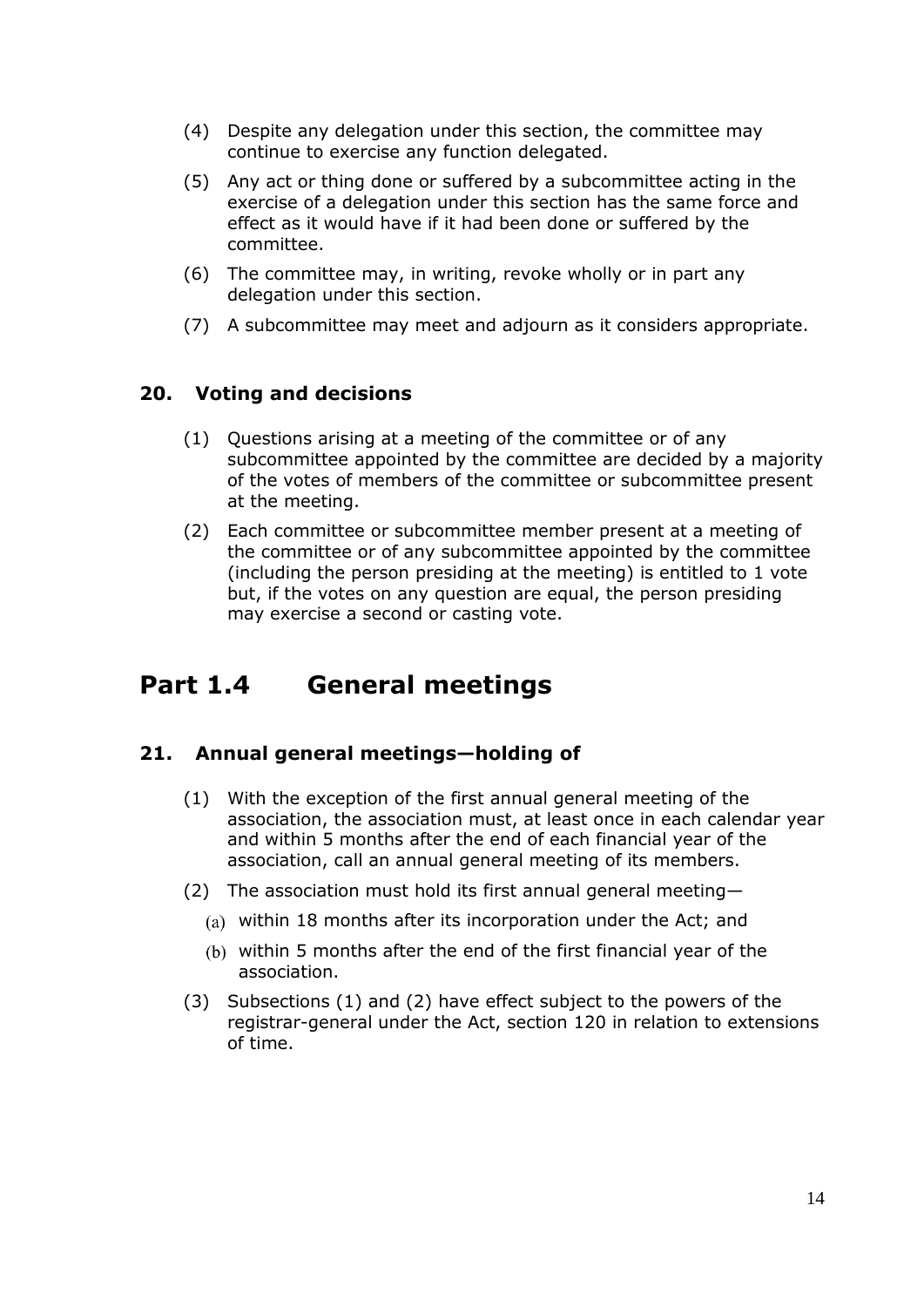#### <span id="page-14-0"></span>**22. Annual general meetings—calling of and business at**

- (1) The annual general meeting of the association must, subject to the Act, be called on the date and at the place and time that the committee considers appropriate.
- <span id="page-14-2"></span>(2) In addition to any other business that may be transacted at an annual general meeting, the business of an annual general meeting is—
	- $(a)$  to confirm the minutes of the last annual general meeting and of any general meeting held since that meeting; and
	- (b) to receive from the committee reports on the activities of the association during the last financial year; and
	- (c) to elect members of the committee, including office-bearers; and
	- (d) to receive and consider the statement of accounts and the reports that are required to be submitted to members under the Act, section 73 (1).
- (3) An annual general meeting must be specified as such in the notice calling it in accordance with section [24](#page-15-0) (Notice).
- (4) An annual general meeting must be conducted in accordance with the provisions of this part.

#### <span id="page-14-1"></span>**23. General meetings—calling of**

- (1) The committee may, whenever it considers appropriate, call a general meeting of the association.
- (2) The committee must, on the requisition in writing of not less than 5% of the total number of members of the association, call a general meeting of the association.
- (3) A requisition of members for a general meeting
	- must state the purpose or purposes of the meeting; and
	- must be signed by the members making the requisition; and
	- must be lodged with the secretary; and
	- may consist of several documents in a similar form, each signed by 1 or more of the members making the requisition.
- (4) If the committee fails to call a general meeting within 1 month after the date when a requisition of members for the meeting is lodged with the secretary, any 1 or more of the members who made the requisition may call a general meeting to be held not later than 3 months after that date.
- (5) A general meeting called by a member or members mentioned in subsection (4) must be called as nearly as is practicable in the same way as general meetings are called by the committee and any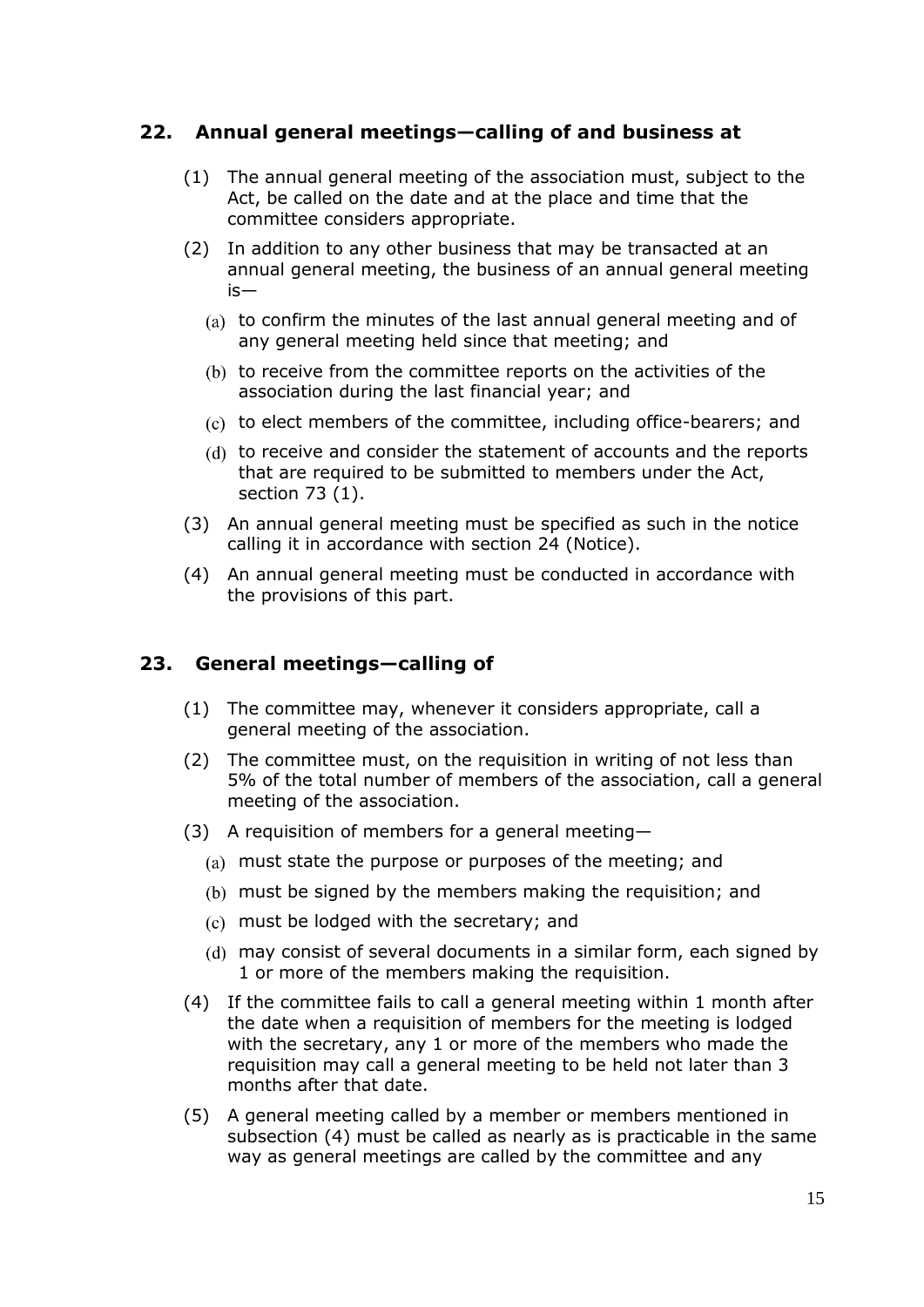member who thereby incurs expense is entitled to be reimbursed by the association for any reasonable expense so incurred.

#### <span id="page-15-0"></span>**24. Notice**

- (1) Except if the nature of the business proposed to be dealt with at a general meeting requires a special resolution of the association, the secretary must, at least 14 days before the date fixed for the holding of the general meeting, notify members specifying the place, date and time of the meeting and the nature of the business proposed to be transacted at the meeting. Notice is taken to be given if published to the members registered form of contact and/or the Association's web presence open to all members of the Association.
- (2) If the nature of the business proposed to be dealt with at a general meeting requires a special resolution of the association, the secretary must, at least 21 days before the date fixed for the holding of the general meeting, send notice to each member in the way provided in subsection (1) specifying, in addition to the matter required under that subsection, the intention to propose the resolution as a special resolution.
- (3) No business other than that specified in the notice calling a general meeting may be transacted at the meeting except, for an annual general meeting, business that may be transacted under section [22](#page-14-0)  $(2).$
- (4) A member desiring to bring any business before a general meeting may give written notice of that business to the secretary who must include that business in the next notice calling a general meeting given after receipt of the notice from the member.

#### <span id="page-15-1"></span>**25. General meetings—procedure and quorum**

- (1) No item of business may be transacted at a general meeting unless a quorum of members entitled under these rules to vote is present during the time the meeting is considering that item.
- (2) Five members present in person (who are entitled under these rules to vote at a general meeting) constitute a quorum for the transaction of the business of a general meeting.
- (3) If within 30 minutes after the appointed time for the start of a general meeting a quorum is not present, the meeting if called on the requisition of members is dissolved and in any other case stands adjourned to the same day in the following week at the same time and (unless another place is specified at the time of adjournment by the person presiding at the meeting or communicated by written notice to members given before the day to which the meeting is adjourned) at the same place.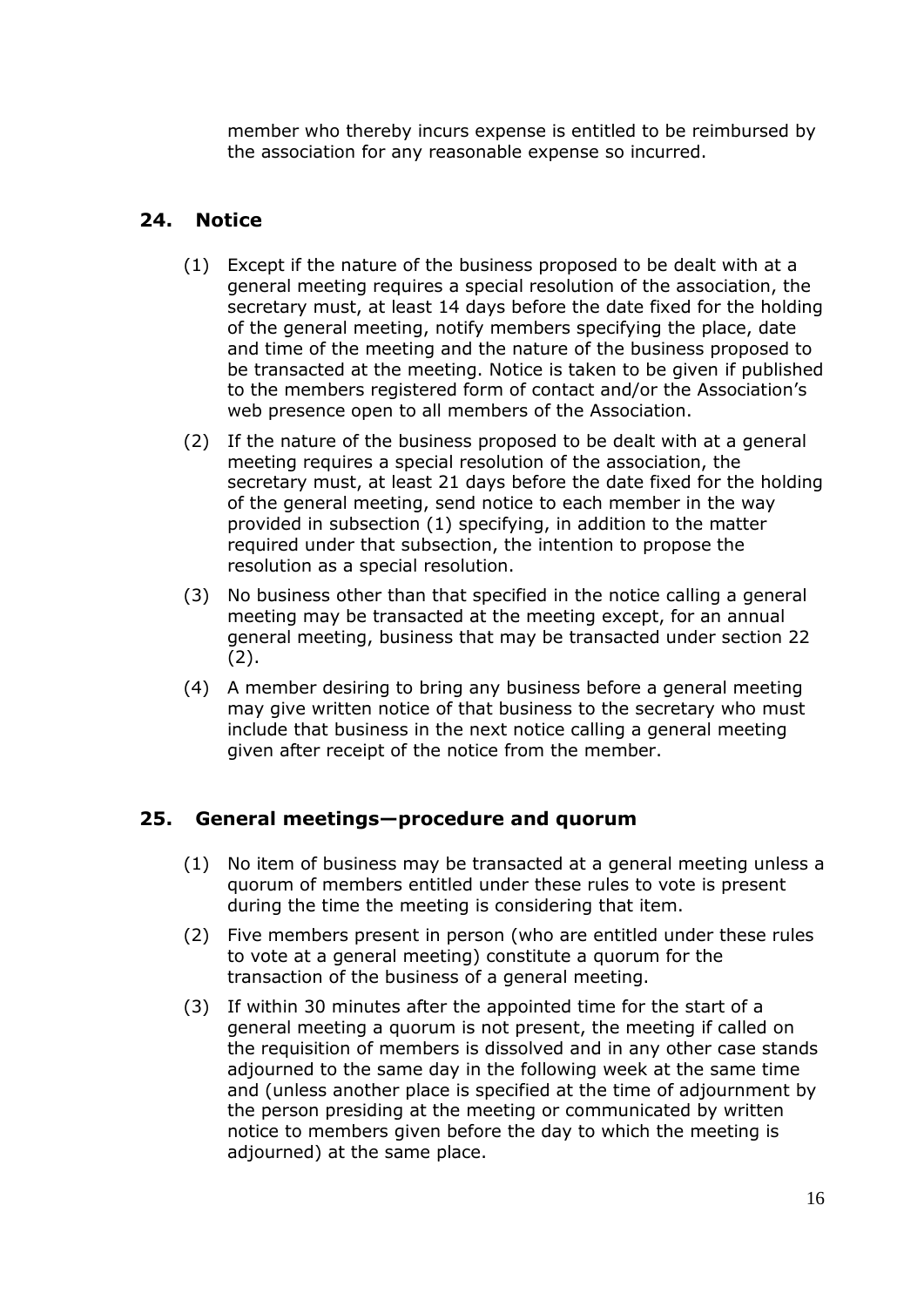(4) If at the adjourned meeting a quorum is not present within 30 minutes after the time appointed for the start of the meeting, the members present (being not less than 3) constitute a quorum.

#### <span id="page-16-0"></span>**26. Presiding member**

- (1) The president, or in the absence of the president, the vice-president, presides at each general meeting of the association.
- (2) If the president and the vice-president are absent from a general meeting, the members present must elect 1 of their number to preside at the meeting.

### <span id="page-16-1"></span>**27. Adjournment**

- (1) The person presiding at a general meeting at which a quorum is present may, with the consent of the majority of members present at the meeting, adjourn the meeting from time to time and place to place, but no business may be transacted at an adjourned meeting other than the business left unfinished at the meeting at which the adjournment took place.
- (2) If a general meeting is adjourned for 14 days or more, the secretary must give written or oral notice of the adjourned meeting to each member of the association stating the place, date and time of the meeting and the nature of the business to be transacted at the meeting.
- (3) Except as provided in subsections (1) and (2), notice of an adjournment of a general meeting or of the business to be transacted at an adjourned meeting is not required to be given.

#### <span id="page-16-2"></span>**28. Making of decisions**

- (1) A question arising at a general meeting of the association is to be decided on a show of hands and, unless before or on the declaration of the show of hands a poll is demanded, a declaration by the person presiding that a resolution has, on a show of hands, been carried or carried unanimously or carried by a particular majority or lost, or an entry to that effect in the minutes of the association, is evidence of the fact without proof of the number or proportion of the votes recorded in favour of or against that resolution.
- (2) At a general meeting of the association, a poll may be demanded by the person presiding or by not less than 3 members present in person or by proxy at the meeting.
- (3) If the poll is demanded at a general meeting, the poll must be taken—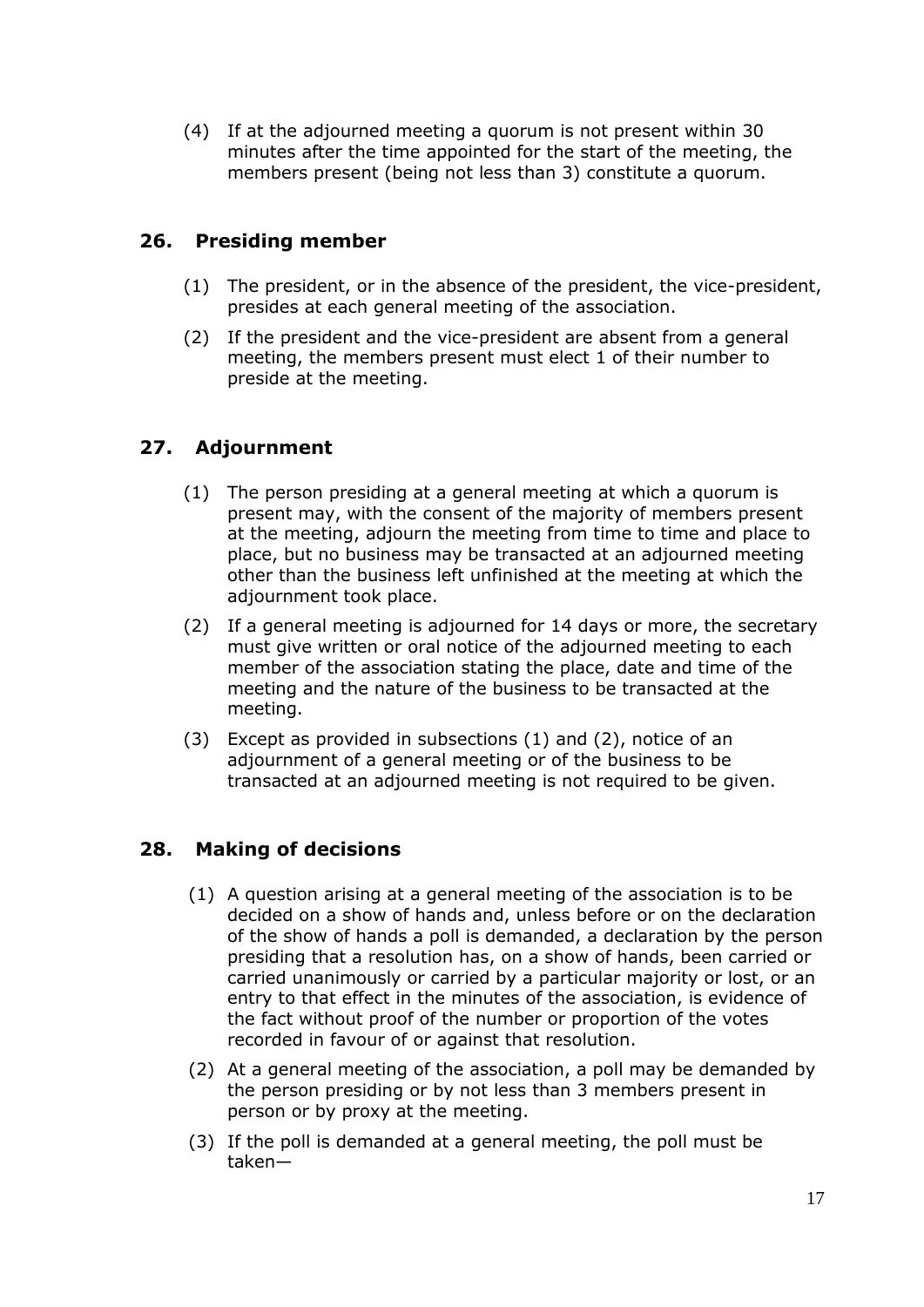- $(a)$  immediately if the poll relates to the election of the person to preside at the meeting or to the question of an adjournment; or
- $(b)$  in any other case—in the way and at the time before the close of the meeting that the person presiding directs, and the resolution of the poll on the matter is taken to be the resolution of the meeting on that matter.

#### <span id="page-17-0"></span>**29. Voting**

- (1) Subject to subsection (3), on any question arising at a general meeting of the association each member present, and over the age of 18 on the day of the meeting has 1 vote. Noting that members under the age of 18 are represented by a club or school, official or coach over the age of 18.
- (2) All votes must be given personally and there shall be no voting by proxy.
- (3) If the votes on a question at a general meeting are equal, the person presiding is entitled to exercise a second or casting vote.
- (4) A member is not entitled to vote at any general meeting of the association unless all money due and payable by the member to the association has been paid, other than the amount of the annual subscription payable for the then current year.

#### <span id="page-17-1"></span>**30. Appointment of proxies**

(1) Not Used.

### <span id="page-17-2"></span>**Part 1.5 Miscellaneous**

#### <span id="page-17-3"></span>**31. Funds—source**

- (1) The funds of the association must be derived from entrance fees and annual subscriptions of members, fund raising, canteen, donations and, subject to any resolution passed by the association in general meeting and subject to the Act, section 114, any other sources that the committee decides.
- (2) All money received by the association must be deposited as soon as practicable and without deduction to the credit of the association's bank account.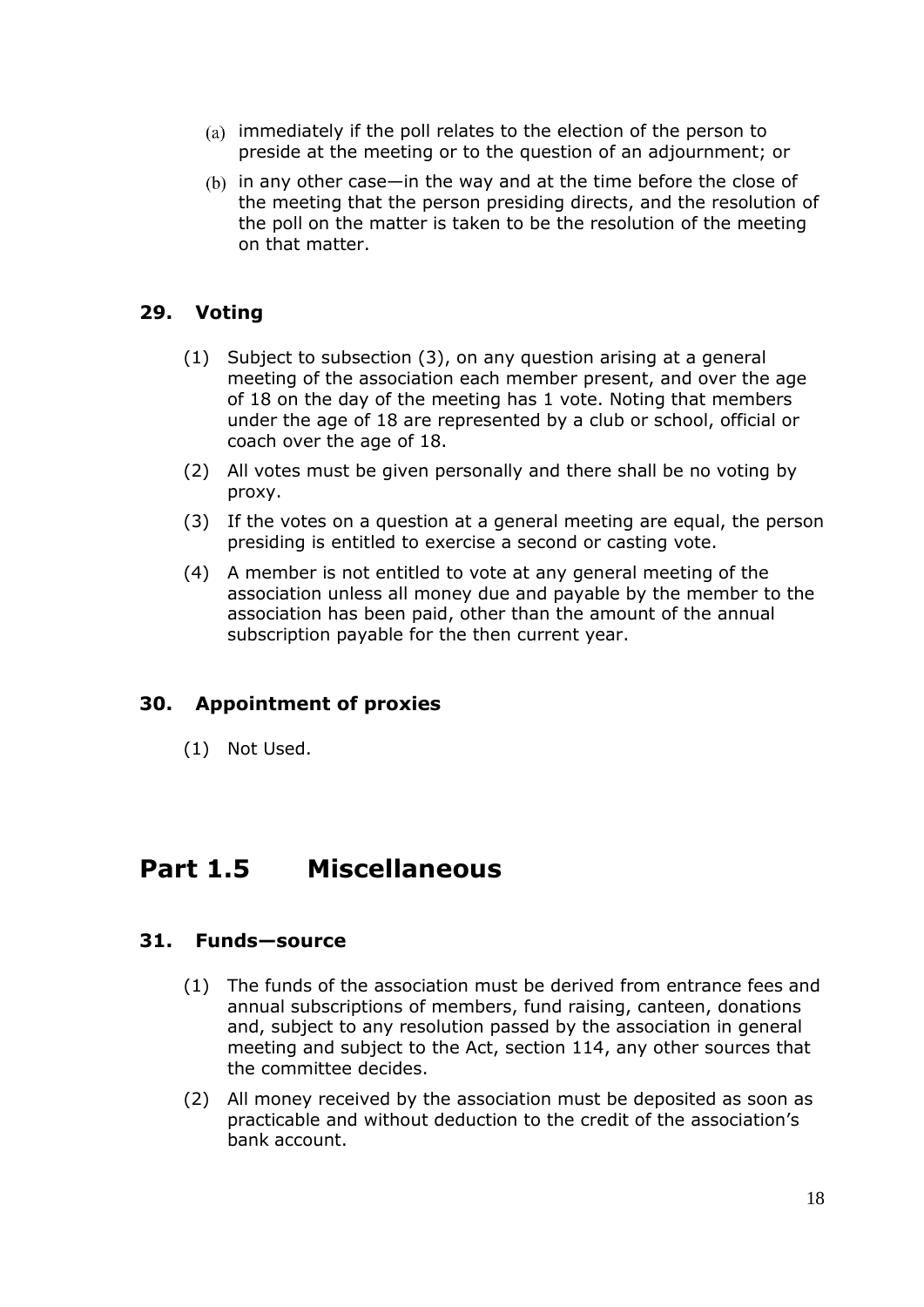(3) The association must, as soon as practicable after receiving any money, issue an appropriate receipt.

#### <span id="page-18-0"></span>**32. Funds—management**

- (1) Subject to any resolution passed by the association in general meeting, the funds of the association must be used for the objects of the association in the way that the committee decides.
- (2) All cheques, drafts, bills of exchange, promissory notes and other negotiable instruments must be signed or authorised by any 2 members of the committee or employees of the association, being members of the committee or employees authorised to do so by the committee.

#### <span id="page-18-1"></span>**33. Alteration of objects and rules**

Neither the objects of the association mentioned in the Act, section 29 nor these rules may be altered except in accordance with the Act.

#### <span id="page-18-2"></span>**34. Common seal**

- (1) The common seal of the association must be kept in the custody of the secretary.
- (2) The common seal must not be attached to any instrument except by the authority of the committee and the attaching of the common seal must be attested by the signatures either of 2 members of the committee or of 1 member of the committee and of the secretary.

#### <span id="page-18-3"></span>**35. Custody of books**

Subject to the Act, the regulation and these rules, the treasurer or secretary must keep in his or her custody or under his or her control all records, books, and other documents relating to the association.

#### <span id="page-18-4"></span>**36. Inspection of books**

The records, books and other documents of the association must be open to inspection at a place in the ACT, free of charge, by a member of the association at any reasonable hour. The books hold personal information of members and payments. The right of members privacy must be maintained by the member requesting inspection.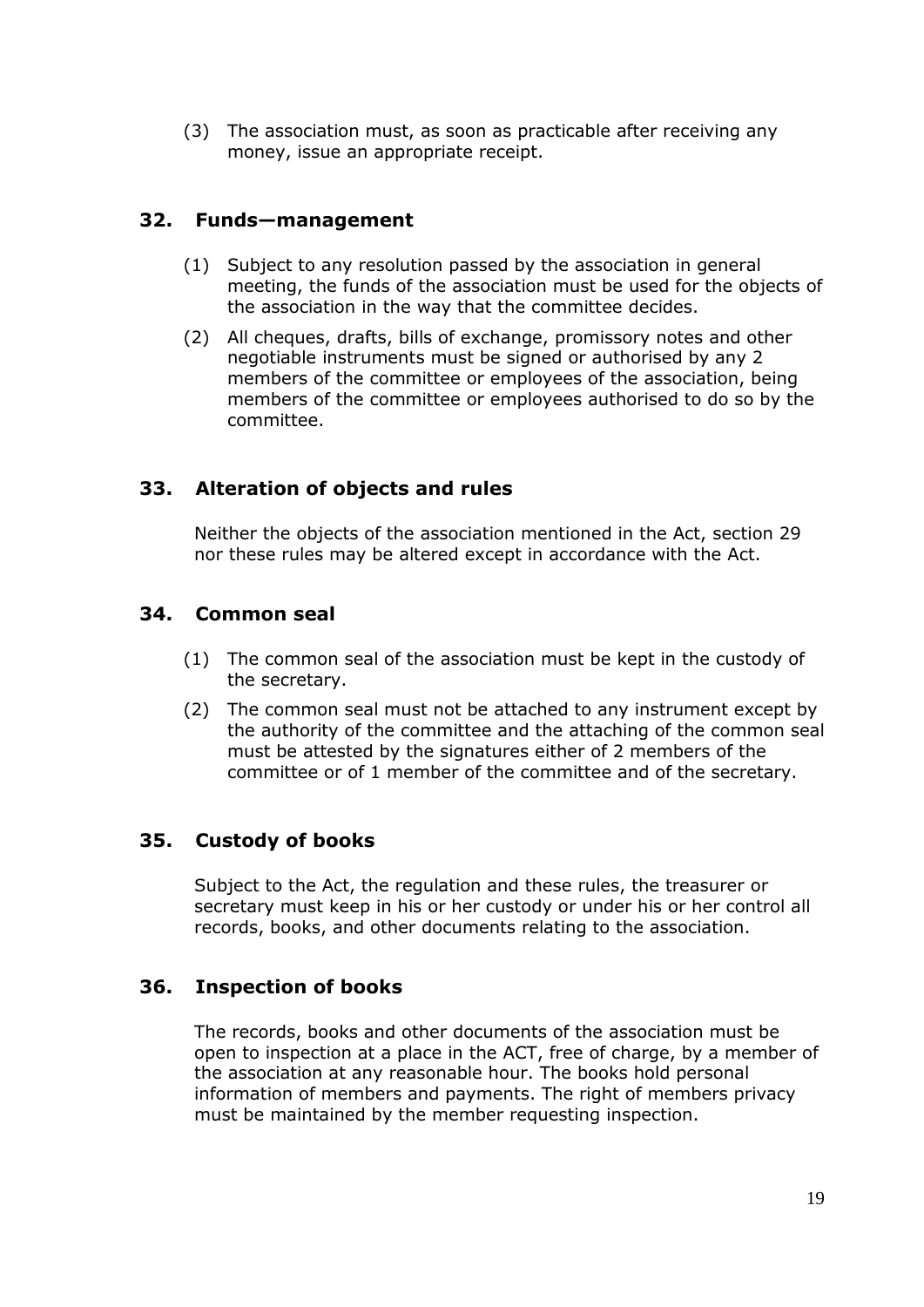#### <span id="page-19-0"></span>**37. Service of notice**

For these rules, the association may serve a notice on a member by sending it by post to the member at the member's address shown in the register of members.

*Note* For how documents may be served, see the Legislation Act, pt 19.5.

#### <span id="page-19-1"></span>**38. Surplus property**

- (1) At the first general meeting of the association, the association must pass a special resolution nominating—
	- (a) another association for the Act, section 92 (1) (a); or
	- (b) a fund, authority or institution for the Act, section 92 (1) (b); in which it is to vest its surplus property in the event of the dissolution or winding up of the association.
- (2) An association nominated under subsection (1) (a) must fulfil the requirements specified in the Act, section 92 (2).

#### <span id="page-19-2"></span>**39. Policies of the Association**

The Committee will maintain the policies of the Association in alignment with rules set down by the peak bodies for netball, or any relevant legislation, and will review them at least biennially. These policies may include, but are not limited to:

- (a) Membership Protection;
- (b) Volunteer;
- Association-specific Rules of Play;
- (d) Codes of Behaviour;
- Complaints & Disciplinary;
- (f) Representative Teams;
- Financial including Fees and Payment, Financial Decision Making and Fundraising and Donations;
- (h) Inclusion;
- (i) Privacy;
- $(i)$  Health and Safety;
- $(k)$  Pregnancy;
- (1) Roles and responsibilities